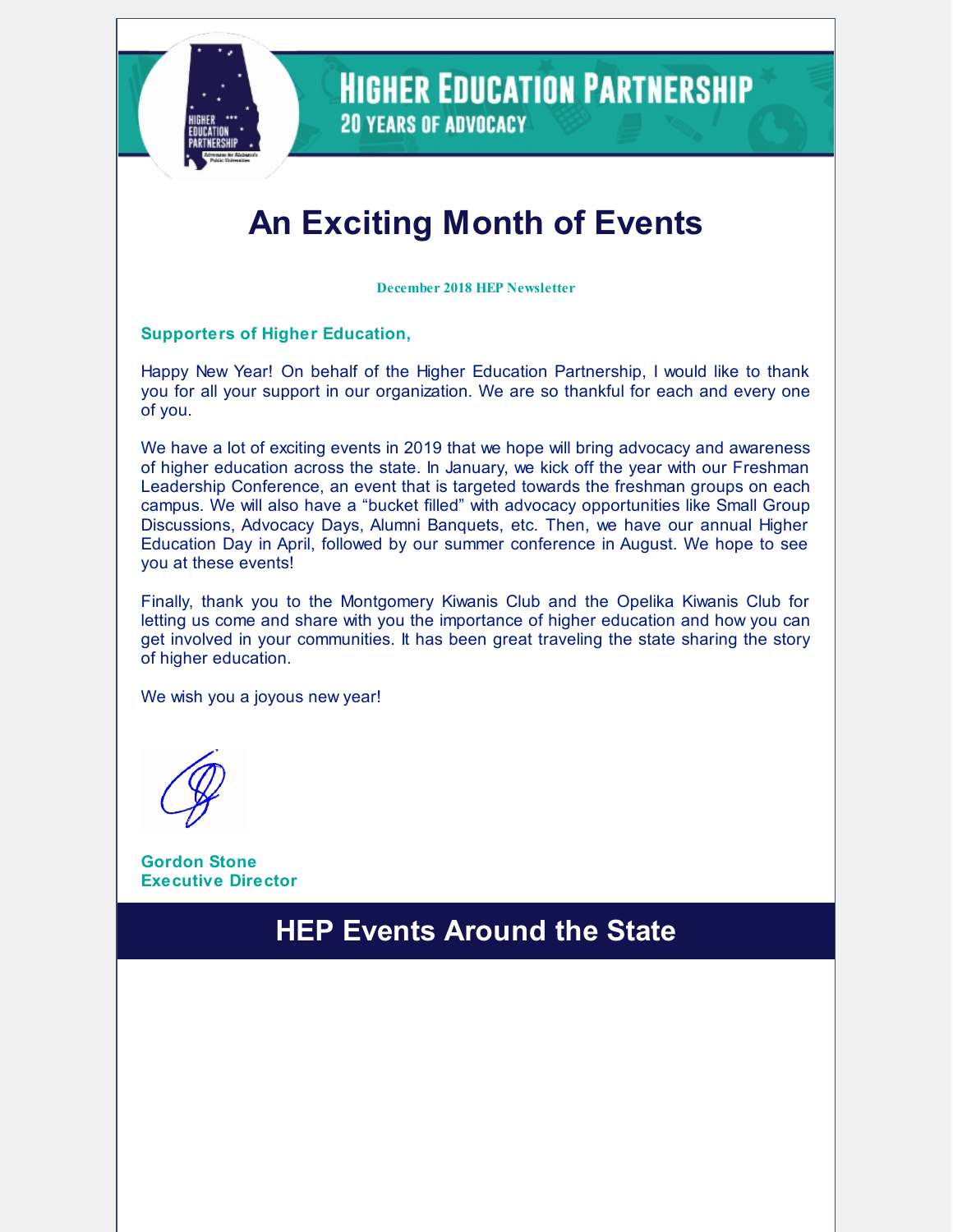



*Gordon visits the Montgomery Kiwanis Club*

*Gordon visits the Opelika Kiwanis Club*

### **Issue in Focus** *Let Your Voice Be Heard!*

#### **By Gordon Stone**

Higher education gets a high rating for its difference-making capacity. However, when the average person is asked to share his or her perspective, the impact of higher education gets a less enthusiastic response. The distance between what happens on a university campus on a daily basis and what the typical person understands is one reason advocacy is important. Clearly the "misunderstanding gap" is what the Higher Education Partnership is striving to overcome. It is the mission of the Partnership to generate a better understanding of the importance of higher education in changing the lives of the average Alabama citizen.

The stories of higher education are the best illustrations of the life-changing impact of Alabama's four-year universities. The stories are also most effectively told when the person sharing the story is the individual with the experience. To show the added value of the universities, the Partnership and our friends at the Capstone Agency are creating Voices of Higher Education. This initiative will allow for multiple layers of media to be utilized as the people of the universities share their stories.

To participate as a Voice of Higher Education, simply email the Partnership [\(partners@higheredpartners.org](mailto:partners@higheredpartners.org)) and express your desire. The Capstone Agency will follow-up and you will be given the chance to share. It is the personal touch that has great impact.

Statistically, it is clear that universities are important. Three key indicators are shown below:

1. Universities have a \$20 billion economic impact annually in Alabama. This is a frequently repeated number but it is also an important feature. The fact is that every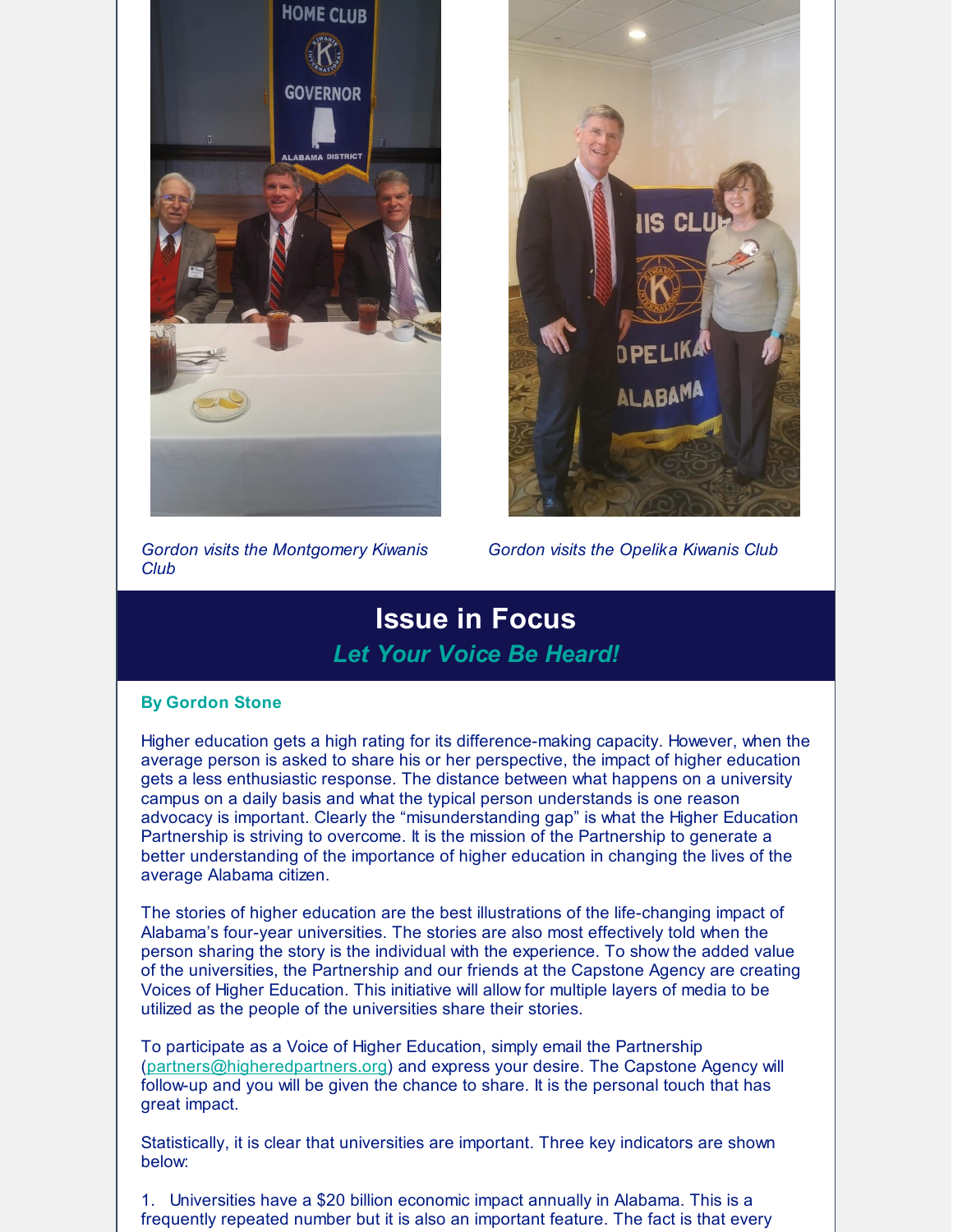Alabamian ultimately benefits when the economic needle is moved at a \$20 billion level.

2. Alabama is a state with a ranking in personal income between  $45<sup>th</sup>$  and  $48<sup>th</sup>$ nationally over the past 5 years. This is a real challenge for public education. In Alabama, over 80 percent of the revenue in the Education Trust Fund is provided by Sales and Income Tax. Therefore, lower levels of income leads to less revenue. To improve income statistics, Alabama must recruit employers that are paying higher wages. To grow the wage-earning potential of the citizens, the state will need to recruit jobs that require higher levels of education. To achieve the goal of creating jobs where knowledge is valued, the state must be committed to creating an environment where university graduates are motivated to stay in Alabama.

3. Alabama has enthusiastically celebrated the accomplishments of many of its people. Consider the astronauts, engineers, business leaders, medical professionals, etc. who have been leaders in their professions. In Alabama, most of these accomplished leaders have the common denominator of attending a state university. Each story is different but they all have a similar characteristic, they valued higher education.

The Partnership will continue to provide the message of the value of universities to the state's decision makers and policy setters. Public universities are critical to the future of the state and the nation. Job growth and income value are tied together. Alabama can generate more jobs without promoting higher education. However, greater numbers of university graduates will lead to more high paying jobs. The state must increase its university funding and improve accessibility in order to build a knowledge-based economic future!

#### **News From Around University Campuses**

**[AL.com:](https://www.al.com/news/2018/11/gas-tax-for-roads-top-priority-for-alabamas-gop-led-legislature.html)** Gas tax for roads top priority for Alabama's GOP-led Legislature

**Shelby County [Reporter](https://www.shelbycountyreporter.com/2018/12/18/um-students-art-to-grace-florida-city/)[:](https://www.al.com/news/index.ssf/2018/09/alabama_university_lands_near.html)** UM students' art to grace Florida city

**[Decatur](https://www.decaturdaily.com/news/local/faculty-groups-respond-to-censure-issue/article_6b2a9539-7afc-5d46-8f1e-218f42a63000.html) Dail[y:](https://www.montgomeryadvertiser.com/picture-gallery/news/politics/2018/10/03/walt-maddox-alabama-state-university-asu/1510718002/)** Faculty groups respond to censure issue

**Auburn University [Montgomery:](https://www.wsfa.com/2018/12/12/auburn-montgomerys-accreditation-reaffirmed-decade/)** Auburn Montgomery's accreditation reaffirmed for decade

**The [Crimson](https://cw.ua.edu/49384/top-stories/no-1-alabama-to-play-in-college-football-national-championship/) White**: No. 1 Alabama to play in College Football National Championship

**University of Alabama at [Birmingham](https://www.sbnation.com/college-football/2018/12/18/18147592/uab-niu-boca-raton-bowl-score-results)[:](https://www.montgomeryadvertiser.com/story/news/2018/10/10/alabama-appleseed-report-alabama-court-fines-fees-counter-public-safety-aims/1588291002/)** UAB earns its first-ever bowl win in program history, capping off an incredible 2018 season

**[University](https://www.uah.edu/news/campus/uah-joins-nationwide-effort-to-increase-college-access-equity-and-postsecondary-attainment) of Alabama at Huntsville**: UAH joins nationwide effort to increase college access, equity, and post-secondary attainment

**[Times](https://www.timesdaily.com/news/education/year-old-una-graduate-never-lost-sight-of-her-dream/article_322855f9-c555-51ef-a1bf-7a9a84066d72.html) Daily:** 80-year-old UNA graduate never lost sight of her dream

**[Montgomery](https://www.montgomeryadvertiser.com/story/news/2018/12/27/mighty-marching-hornets-perform-rose-parade-alabama-state-university/2347341002/) Advertiser:** Mighty Marching Hornets to perform in Rose Parade for the first time

**Auburn [University:](https://auburntigers.com/news/2018/12/28/football-auburn-sets-record-with-63-14-win-in-music-city-bowl.aspx)** Auburn sets record with 63-14 win in Music City Bowl

**[Jacksonville](http://www.jsu.edu/news/articles/2018/12/marching-southerners-headed-to-italy-to-perform-for-pope.html) State University**: Marching Southerners Headed to Italy to Perform for Pope

**[WKRG.com:](https://www.wkrg.com/sports/troy-university-wins-2018-dollar-general-bowl/1672144622)** Troy University wins 2018 Dollar General Bowl, 42 - 32

## **Calling All Cooks**

To celebrate the 10th anniversary of the Higher Education Partnership, a cookbook was